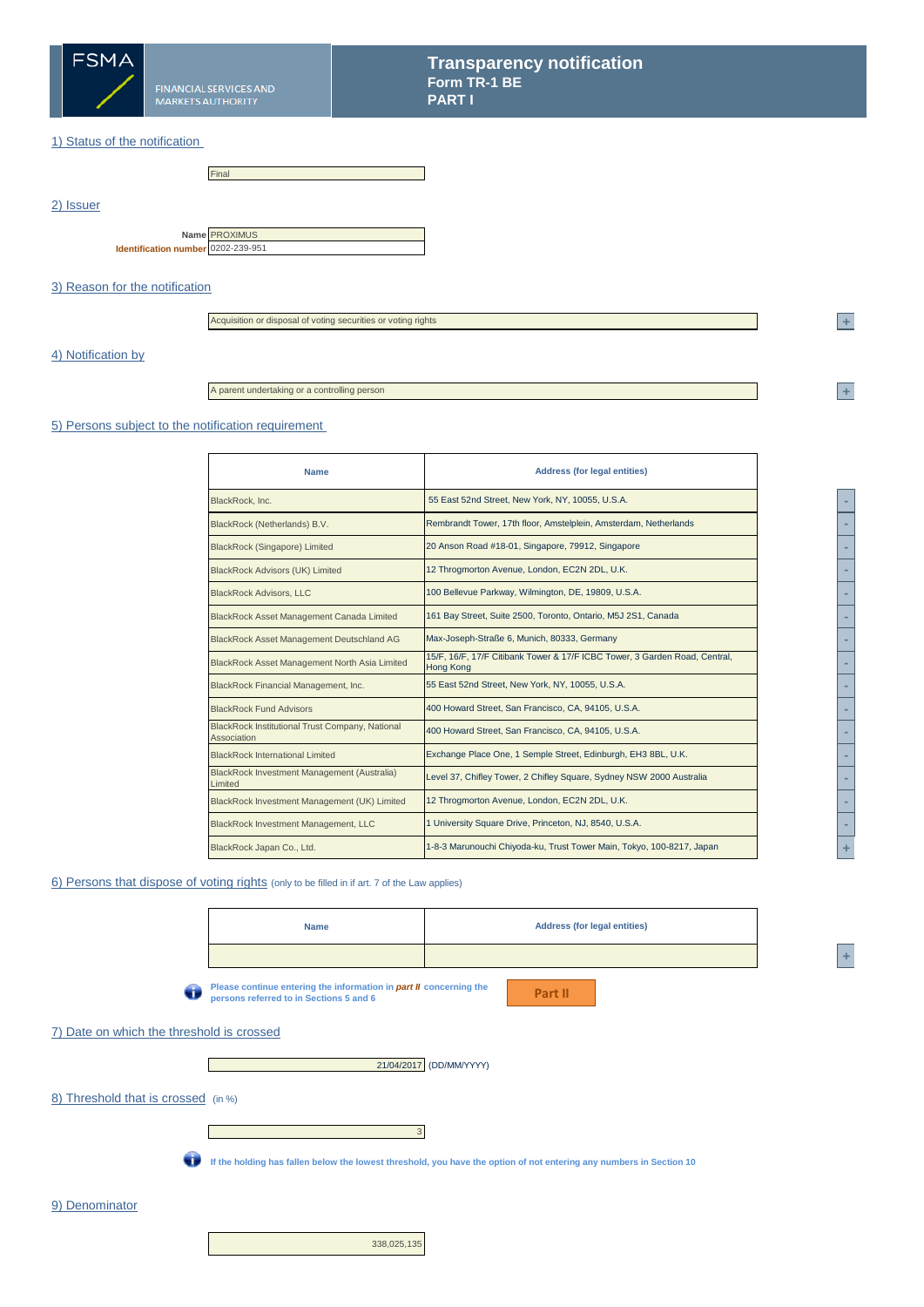## 10) Notified details

| A) Voting rights                                                      | <b>Previous notification</b> | After the transaction       |                                 |                         |                                 |
|-----------------------------------------------------------------------|------------------------------|-----------------------------|---------------------------------|-------------------------|---------------------------------|
|                                                                       | # of voting rights           | # of voting rights          |                                 | % of voting rights      |                                 |
| Holders of voting rights                                              |                              | <b>Linked to securities</b> | Not linked to the<br>securities | Linked to<br>securities | Not linked to the<br>securities |
| BlackRock, Inc.                                                       | $\mathbf{0}$                 | $\mathbf{0}$                |                                 | 0.00%                   |                                 |
| BlackRock (Netherlands) B.V.                                          | 52,594                       | 20.776                      |                                 | 0.01%                   |                                 |
| <b>BlackRock (Singapore) Limited</b>                                  | $\mathbf 0$                  | 11,721                      |                                 | 0.00%                   |                                 |
| <b>BlackRock Advisors (UK) Limited</b>                                | 47,532                       | 619,243                     |                                 | 0.18%                   |                                 |
| <b>BlackRock Advisors, LLC</b>                                        | 68,331                       | 117,944                     |                                 | 0.03%                   |                                 |
| <b>BlackRock Asset Management Canada</b><br>Limited                   | 74,580                       | 13,867                      |                                 | 0.00%                   |                                 |
| <b>BlackRock Asset Management</b><br>Deutschland AG                   | 1.252.842                    | 2.369.303                   |                                 | 0.70%                   |                                 |
| <b>BlackRock Asset Management North</b><br><b>Asia Limited</b>        | 919                          | 1,033                       |                                 | 0.00%                   |                                 |
| BlackRock Financial Management, Inc.                                  | 24,870                       | 207,111                     |                                 | 0.06%                   |                                 |
| <b>BlackRock Fund Advisors</b>                                        | 2,827,456                    | 4,699,219                   |                                 | 1.39%                   |                                 |
| <b>BlackRock Institutional Trust Company,</b><br>National Association | 2,589,483                    | 1,082,157                   |                                 | 0.32%                   |                                 |
| <b>BlackRock International Limited</b>                                | 28,836                       | 28,949                      |                                 | 0.01%                   |                                 |
| <b>BlackRock Investment Management</b><br>(Australia) Limited         | 44,626                       | 79,024                      |                                 | 0.02%                   |                                 |
| <b>BlackRock Investment Management</b><br>(UK) Limited                | 104,916                      | 141,284                     |                                 | 0.04%                   |                                 |
| BlackRock Investment Management,<br>LLC                               | 233,583                      | 328,240                     |                                 | 0.10%                   |                                 |
| BlackRock Japan Co., Ltd.                                             | 162,603                      | 201,318                     |                                 | 0.06%                   |                                 |
| <b>IDITATES (DE)</b><br>Investmentaktiengesellschaft mit              | 348,722                      | $\mathsf{O}\xspace$         |                                 | 0.00%                   |                                 |
| BlackRock (Channel Islands) Limited                                   | 16,891                       | $\overline{0}$              |                                 | 0.00%                   |                                 |
| <b>BlackRock Asset Management Ireland</b><br>Limited                  | 1,559,374                    | $\mathbf{0}$                |                                 | 0.00%                   |                                 |
| <b>BlackRock Asset Management</b><br><b>Schweiz AG</b>                | 733                          | $\mathbf{0}$                |                                 | 0.00%                   |                                 |
| <b>BlackRock Fund Managers Limited</b>                                | 219,814                      | $\mathbf{0}$                |                                 | 0.00%                   |                                 |
| <b>BlackRock Life Limited</b>                                         | 474,849                      | $\mathsf{O}\xspace$         |                                 | 0.00%                   |                                 |
| BlackRock (Luxembourg) S.A.                                           | 15,653                       | $\mathbf{0}$                |                                 | 0.00%                   |                                 |
| Subtotal                                                              | 10,149,207                   | 9,921,189                   |                                 | 2.94%                   |                                 |
|                                                                       | <b>TOTAL</b>                 | 9,921,189                   | 0                               | 2.94%                   | 0.00%                           |

Start with "groups" of holders. Add subtotals with **Σ**, and then finish with the persons who are "alone".<br>For groups, start with the ultimate controlling natural person or legal entity.<br>The totals, subtotals and % will be